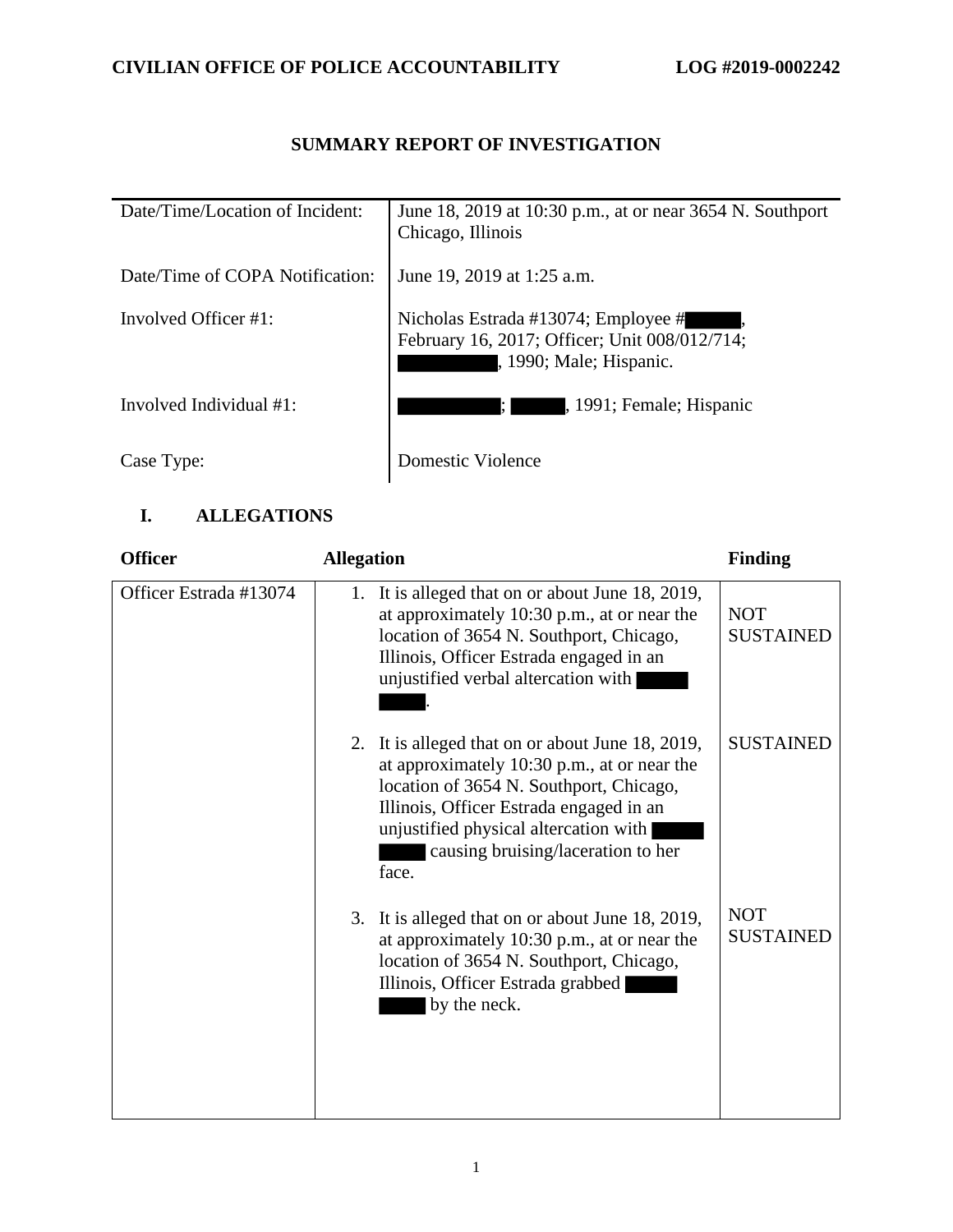|  | 4. It is alleged that on or about June 18, 2019,<br>at approximately 10:30 p.m., at or near the<br>location of 3654 N. Southport, Chicago,<br>Illinois, Officer Estrada placed<br>in a choke hold.                                                             | <b>NOT</b><br><b>SUSTAINED</b> |
|--|----------------------------------------------------------------------------------------------------------------------------------------------------------------------------------------------------------------------------------------------------------------|--------------------------------|
|  | 5. It is alleged that on or about June 18, 2019,<br>at approximately 10:30 p.m., at or near the<br>location of 3654 N. Southport, Chicago,<br>Illinois, Officer Estrada placed his hands<br>around the body of<br>in attempt<br>to force her inside a vehicle. | <b>SUSTAINED</b>               |

### **II. SUMMARY OF EVIDENCE<sup>1</sup>**

On June 18, 2019, went to the 019<sup>th</sup> District Station accompanied by her brother and reported a domestic incident with Officer Nicholas Estrada, an individual she had a dating relationship with. relayed they were in the vicinity of 3654 N. Southport in Chicago, Illinois when she and Officer Estrada were engaged in a verbal altercation that turned physical. During this time, Officer Estrada came up behind her and placed her in a choke hold after she refused to get inside an Uber. In a further attempt to place her in a vehicle, Officer Estrada placed his hands around 's body and physically forced her inside the vehicle. Upon stopping at a traffic signal **attempted** to exit the vehicle. Subsequently, Officer Estrada exited and walked around the vehicle and blocked her from exiting with his hands. Due to the commotion, Officer Estrada eventually retreated and walked away in an unknown location. As a result of this incident suffered with bruising and redness to her face. reported that during the incident, unknown individuals standing outside observed the incident and attempted to intervene by telling Officer Estrada to stop. She obtained the phone number for one individual. This incident was documented in a Domestic Battery **Case Incident Report** RD# 2 and an **Initiation Report**. 3

**Evidence Technician photographs**<sup>4</sup> of depict visible redness to her face and facial bruising and/or laceration on the upper left side of her face.

During a **telephone call with**  $\blacksquare$  <sup>5</sup> on September 5, 2019, she relayed that she has known Officer Estrada for six months, but they had only gone out a few times. On June 18, 2019, Officer Estrada picker her up and they went out drinking. At the end of the night, the two engaged in a verbal altercation. However, she was unable to recall many of the details. Although she did not deny the incident occurred, refused to provide any information regarding the physical aspect of the encounter. However, she confirmed that she did not require medical

<sup>1</sup>COPA conducted a full and complete investigation of this matter, including the interview of all pertinent civilian and officer witnesses, and the collection and review of digital, documentary, and forensic evidence.

 $<sup>2</sup>$  Att. 2</sup>

 $<sup>3</sup>$  Att. 1</sup>

 $<sup>4</sup>$  Att. 5</sup>

<sup>5</sup> Att. 8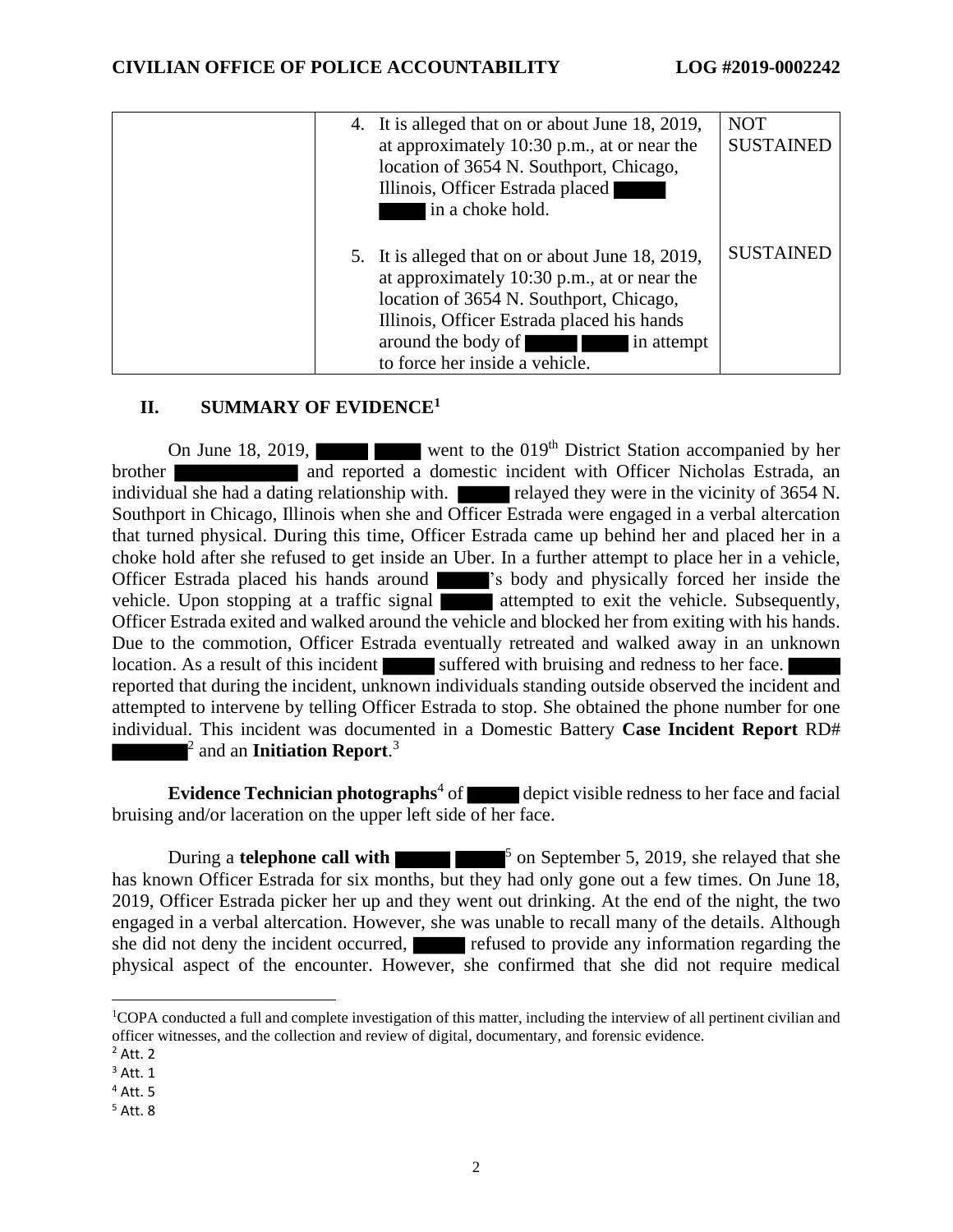attention. Stated that since the incident, she had not spoken with Officer Estrada. declined to cooperate with COPA's investigation.<sup>6</sup>

During the course of this investigation, COPA contacted 7 the brother of  $\overline{\phantom{a}}$ . He relayed on June 18, 2019 he received a call from who was distressed and requested for him to pick her up. Once he arrived at her location, he drove  $\blacksquare$  to the 19<sup>th</sup> District where she made a report against Officer Estrada. Although he did not witness the incident, he observed marks on her face and neck area. **The did not share any details regarding the** incident with him.

COPA contacted via telephone on December 4, 2019. <sup>'s</sup> phone number was listed as a potential witness on the Case Incident Report. **The related that on the** date of the incident he was in the area of 3654 N. Southport Ave. after attending a Cubs game. He stated he was with a large group of unknown individuals. **The denied observing the incident** but stated he overheard arguing. He then saw a girl running towards the curb while crying and observed bystanders consoling her. understood from what he heard the crowd saying that the woman was involved in a domestic disturbance with a male, but he never saw the male.

COPA obtained a statement from **Officer Gabrielle McEnerney**<sup>8</sup> on February 19, 2020, who was listed as the reporting officer on the Case Report # related that she had no independent recollection of the incident and stood by her report authored on the date of incident.<sup>9</sup>

During his statement to COPA on June 9, 2020, **Officer Nicholas Estrada**<sup>10</sup> related that on June 18, 2019 he and his girlfriend,  $\blacksquare$ , attended a Chicago Cubs game at Wrigley Field. After they exited the stadium became upset and began crying about his activities on social media.<sup>11</sup> Simultaneously, he ordered a rideshare from his cell phone. While waiting for the rideshare, became extremely upset and visibly emotional.<sup>12</sup> Upon arrival of the rideshare, refused to get inside. As such, he proceeded to walk toward her and put his arms around her shoulder area to convince her to get inside. However, she pulled away and walked in the opposite direction from him. Ultimately, the rideshare left. Shortly thereafter, returned to him requesting money for a separate cab, but instead, he ordered a second rideshare for them.<sup>13</sup>

When the second rideshare arrived, again refused to get inside and proceeded to walk away in the opposite direction. Officer Estrada admitted that he picked her up, walked to the vehicle, and physically placed her in the backseat, behind the driver.<sup>14</sup> He then walked around the vehicle and sat in the back-passenger side, and they pulled off. While in motion, attempted

 $6$  Att. 11  $*$  It should be noted that this investigation advanced pursuant to an Affidavit Override approved by the Bureau of Internal Affairs January 27, 2020.

 $^7$  Att. 7

<sup>8</sup> Att. 13

 $9$  Att. 2

<sup>10</sup> Att. 15, 16

<sup>11</sup> Att. 15 at 16:45-17:17, 53:30-54:05, 56:40-57:20/ Att. 16 Pg. 16:19-24, Pg. 17:1-12, Pg.51:3-18, Pg. 53-54

<sup>12</sup> Id. at 19:00-19:55/Id. at Pg.19

<sup>13</sup> Id. at 21:00-25:55/Id. at Pg.20-25

<sup>14</sup> Id. at 8:40-9:05, 25:55-28:00, 59:58/Id. at Pg.8 14-22, Pg.25:24, 26, 27,28:1-9, Pg.57:9-12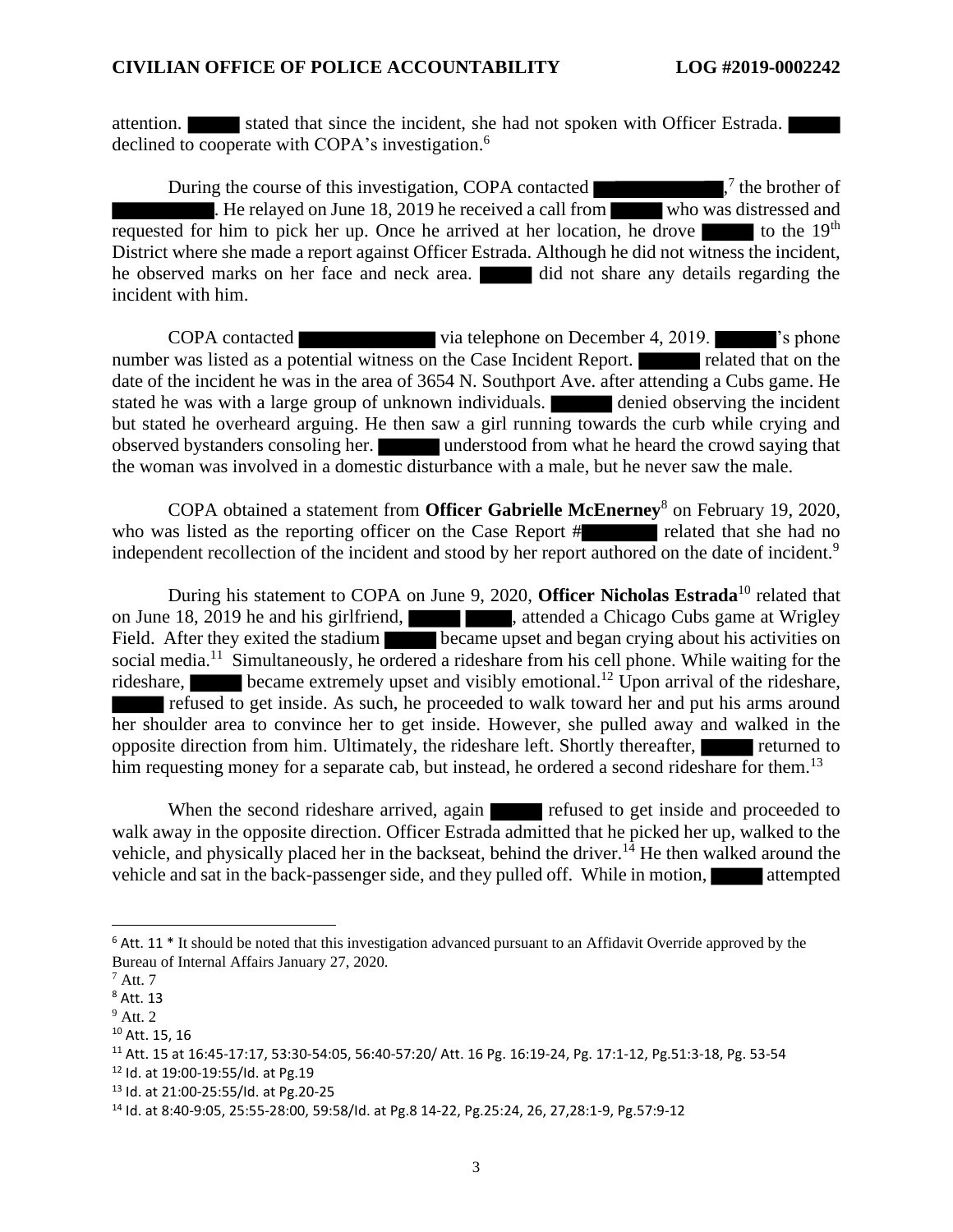to exit the vehicle by opening the door, which caused her cell phone to fall out onto the street.<sup>15</sup> At that time, the vehicle stopped, he exited and ran around to her side to convince her to stay inside the vehicle. However, kicked him with her foot in his rib area.<sup>16</sup> Officer Estrada denied having any response to being kicked.<sup>17</sup> He also denied grabbing her by the neck with his hands or placing her in a headlock.<sup>18</sup> Although he denied knowing how came to have injuries to her face, he confirmed that did not have a scratch on her face prior to them going out.<sup>19</sup> Officer Estrada suggested that his actions were out of concern for her safety and well-being.<sup>20</sup> The pair went their separate ways and there was no further incident. It should be noted, after a two-month separation the couple began dating again and were in a relationship at the time of Officer Estrada's statement to COPA.

COPA attempted to gain Uber records related to this incident but was unsuccessful.<sup>21</sup>

## **III. LEGAL STANDARD**

For each Allegation COPA must make one of the following findings:

- 1. Sustained **–** where it is determined the allegation is supported by a preponderance of the evidence.;
- 2. Not Sustained where it is determined there is insufficient evidence to prove the allegations by a preponderance of the evidence;
- 3. Unfounded where it is determined by clear and convincing evidence that an allegation is false or not factual; or
- 4. Exonerated where it I determined by clear and convincing evidence that the conduct described in the allegation occurred, but it is lawful and proper.

A **preponderance of evidence** can be described as evidence indicating that it is **more likely than not** that the conduct occurred and violated Department policy. *See Avery v. State Farm Mutual Automobile Insurance Co.,* 216 III 2d 100, 191 (2005), (a proposition is proved by a preponderance of the evidence when it is has found to be more probably true than not). If the evidence gathered in an investigation establishes that it more likely that the misconduct occurred, even if by a narrow margin, then the preponderance of the evidence standard is met.

**Clear and convincing evidence** is a higher standard than a preponderance of the evidence but lower than the "beyond-a-reasonable doubt" standard required to convict a person of a criminal offense. See *e.g., People v. Coan,* 2016 IL app (2d) 151036 (2016). Clear and Convincing can be

<sup>15</sup> Id. at 9:30-9:55, 30:05-31:00/Id. at Pg.8:1-8, Pg.30 19:24, 31

<sup>16</sup> Id. at 32:45-35:20/Id. at Pg. 34-35

<sup>17</sup> **Id**. at 38:45-39:40/**Id.** at Pg. 39-40

<sup>18</sup> **Att. 15** at 41:40-43:45/ **Att.16**. at Pg. 41:15-24, 42

<sup>19</sup> **Id.** at 56:05-56:13/**Id.** at Pg. 53:9-11

<sup>20</sup> **Id.** at 8:35, 24:50-25:53, 40:25-41:30/**Id.** at Pg.8:14-20, Pg. 25, Pg. 40:17-24, 41:1-11

<sup>21</sup> Att. 19-22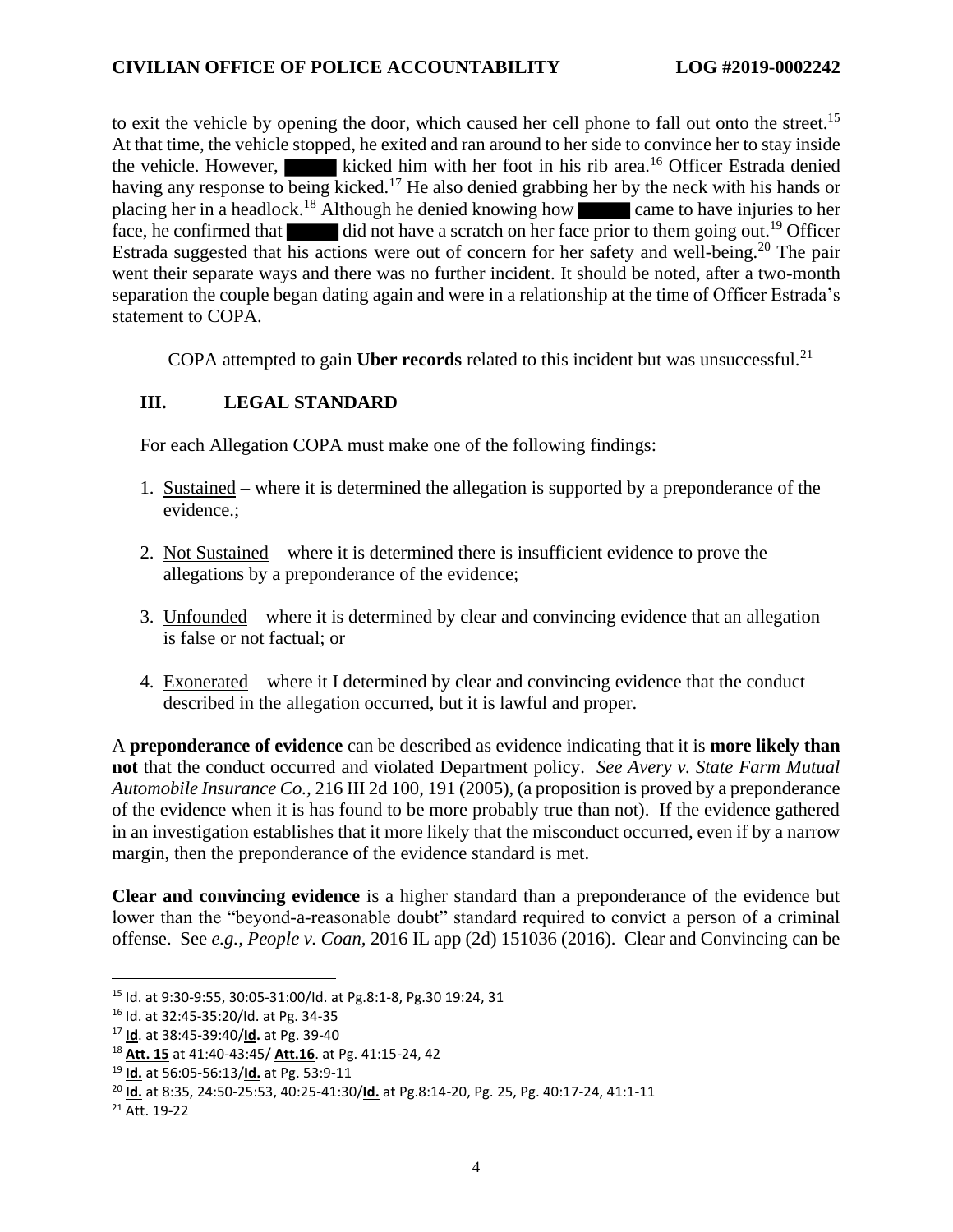defined as a "degree of proof, which, considering all the evidence in the case, produces the firm and abiding belief that it is highly probable the proposition … is true" *Id.*at 28.

#### **IV. ANALYSIS AND CONCLUSION**

COPA finds **Allegation #1** that on June 18, 2019, at approximately 10:30 p.m., at or near the location of 3654 N. Southport, Chicago, Illinois, Officer Nicholas Estrada, # engaged in an unjustified verbal altercation with is **Not Sustained**. **reported to CPD** and to COPA that she was engaged in a verbal altercation with Officer Estrada. However, did not elaborate on the details of that verbal altercation. Stated he heard arguing but was similarly unable to recall details of the argument. Officer Estrada denied having an unjustified verbal altercation. Instead, he described the interaction as a misunderstanding regarding his activities of social media at which time was very upset. Given the lack of clarifying information regarding the verbal altercation, COPA is unable to determine if this altercation was unjustified or merely a heated argument. Therefore, COPA cannot determine based on these facts alone that it is more likely than not that the incident occurred, and Allegation #1 is **Not Sustained**.

COPA finds **Allegations #3** and **4**, on June 18, 2019, at approximately 10:30 p.m., at or near the location of 3654 N. Southport, Chicago, Illinois, Officer Nicholas Estrada, # , the accused grabbed by the neck and placed her in a chokehold are **Not Sustained.**  COPA was unable to obtain cooperation from or located any witnesses to the physical altercation. Although had visible injuries, COPA is unable to determine the precise contact that caused these injuries. Officer Estrada denied the allegations that he grabbed by the neck or placed her in choke hold. Therefore, COPA cannot determine based on these facts alone that it is more likely that not that the accused grabbed her by the neck and placed her in a chokehold, so Allegations #3 and 4 are **Not Sustained**.

COPA finds **Allegations #2** and **5**, that on June 18, 2019, at approximately 10:30 p.m., at or near the location of 3654 N. Southport, Chicago, Illinois, Officer Nicholas Estrada, #, accused engaged in an unjustified physical altercation with causing bruising/laceration to her face and used his hands to force her inside of a vehicle are **Sustained**. did not provide a statement to COPA but did not deny the allegations. She immediately was taken to the 19<sup>th</sup> District by her brother, who observed her in distress and observed injuries to her face and neck. Upon arriving at the police station, reported these allegations against Officer Estrada. An evidence technician documented visible redness and an injury to her face immediately after the incident. Officer Estrada confirmed these injuries were not present on her face prior to going out that night. Additionally, although , an independent witness, denied observing the incident, he did corroborate some of the information. **Observing** overheard arguing. He then saw a girl running towards the curb while crying and observed bystanders consoling her.

 understood from what he heard the crowd saying that the woman was involved in a domestic disturbance with a male.

Officer Estrada He reported that the only time he made physical contact with her was when he hugged to console her and when he picked her up to place her in a vehicle. Throughout his interview, Officer Estrada reiterated that did not want to get inside of the Uber with him. Further, he admitted that repeatedly told him that she did not want to leave with him,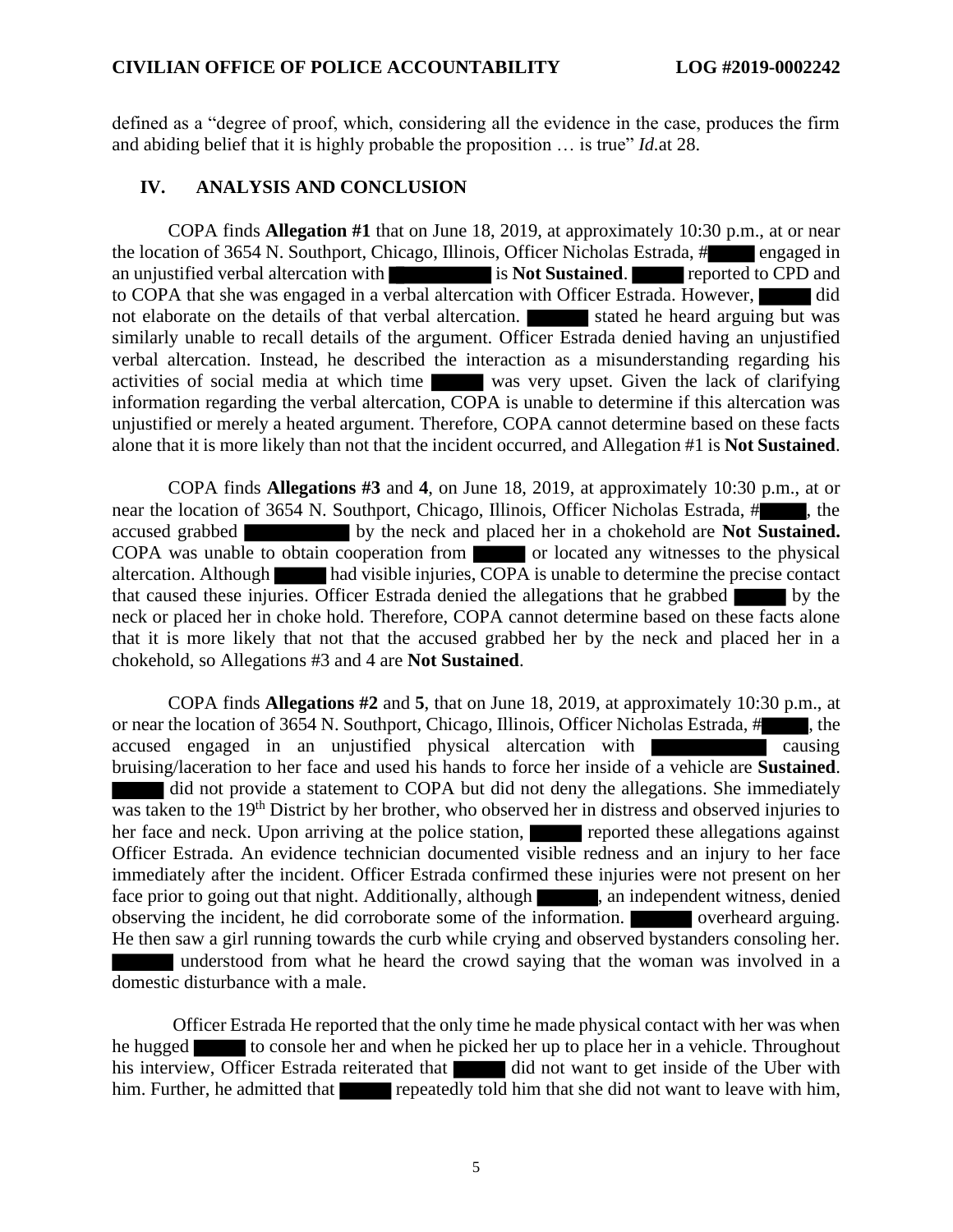#### **CIVILIAN OFFICE OF POLICE ACCOUNTABILITY LOG #2019-0002242**

and he physically picked her up and placed her inside the car. Officer Estrada explained that so desperately wanted to get away from him, that she attempted to exit a moving vehicle. Moreover, after the vehicle stopped and he ran around to her side to "convince" her to stay inside, she kicked him in the front area of his ribs.

Due to  $\blacksquare$ 's immediate reporting of the incident to police, the circumstantial evidence witnessed by and and , and the photographic evidence COPA finds that these allegations are supported by a preponderance of the evidence. Therefore, these allegations are Sustained in violation of Department rules, 2, 3, 8, and 9.

#### **V. RECOMMENDED DISCIPLINE FOR SUSTAINED ALLEGATIONS**

#### **a. Officer Nicholas Estrada**

#### **i. Complimentary and Disciplinary History**

- **1. Complimentary**: 1 Crime Reduction Award, 1 Department Commendation, 2 Physical Fitness Awards, 53 Honorable Mentions, 1 Unit Meritorious Performance Award
- **2. Disciplinary**: None

#### **ii. Recommended Penalty, by Allegation**

- **1. Allegation No. 2:** 60-day Suspension
- **2. Allegation No. 5:** 60-day Suspension

Domestic violence is a serious offense, especially when committed by a police officer responsible for upholding the law. Officer Estrada did not take full responsibility for his actions and minimized his conduct. Therefore, COPA recommends a 60-day Suspension.

Approved:

\_\_\_\_\_\_\_\_\_\_\_\_\_\_\_\_\_\_\_\_\_\_\_\_\_\_\_\_\_\_\_\_\_\_ \_\_\_\_\_\_\_\_\_\_\_\_\_\_\_\_\_\_\_\_\_\_\_\_\_\_\_\_\_\_\_\_\_\_

5/28/2021

Matthew Haynam *Deputy Chief Administrator* Date